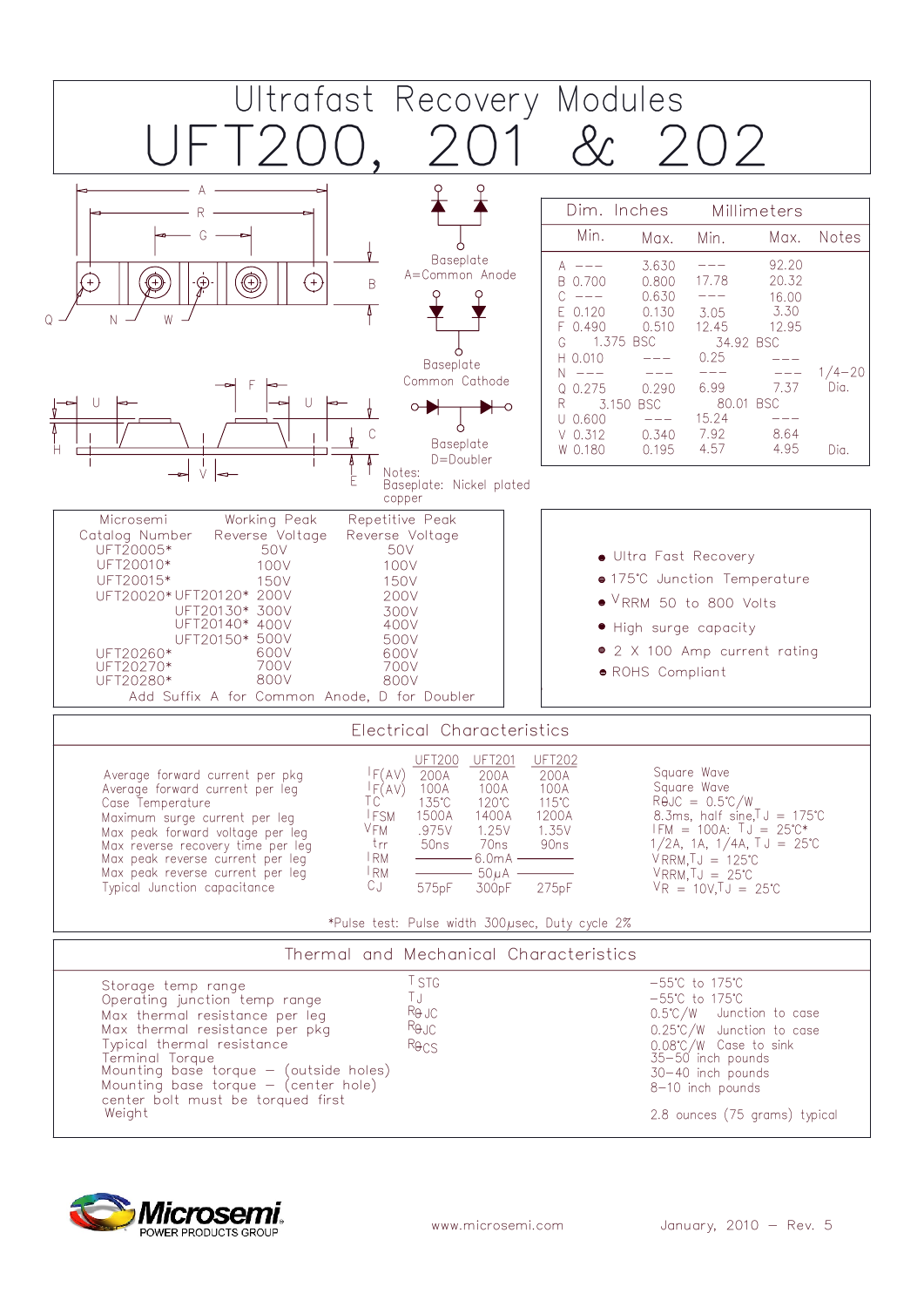## UFT200





Micros POWER PRODUCTS GROUP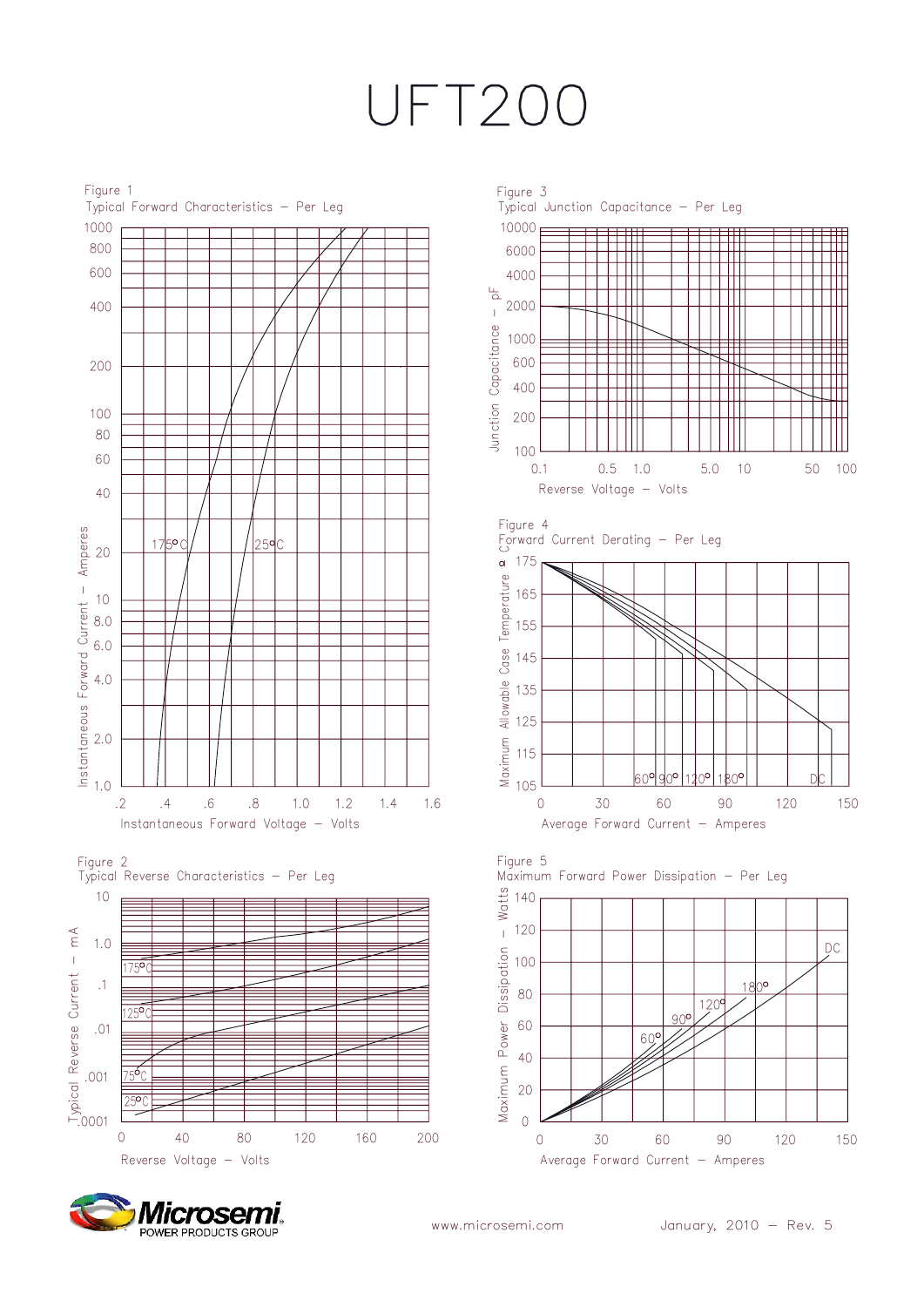## UFT201